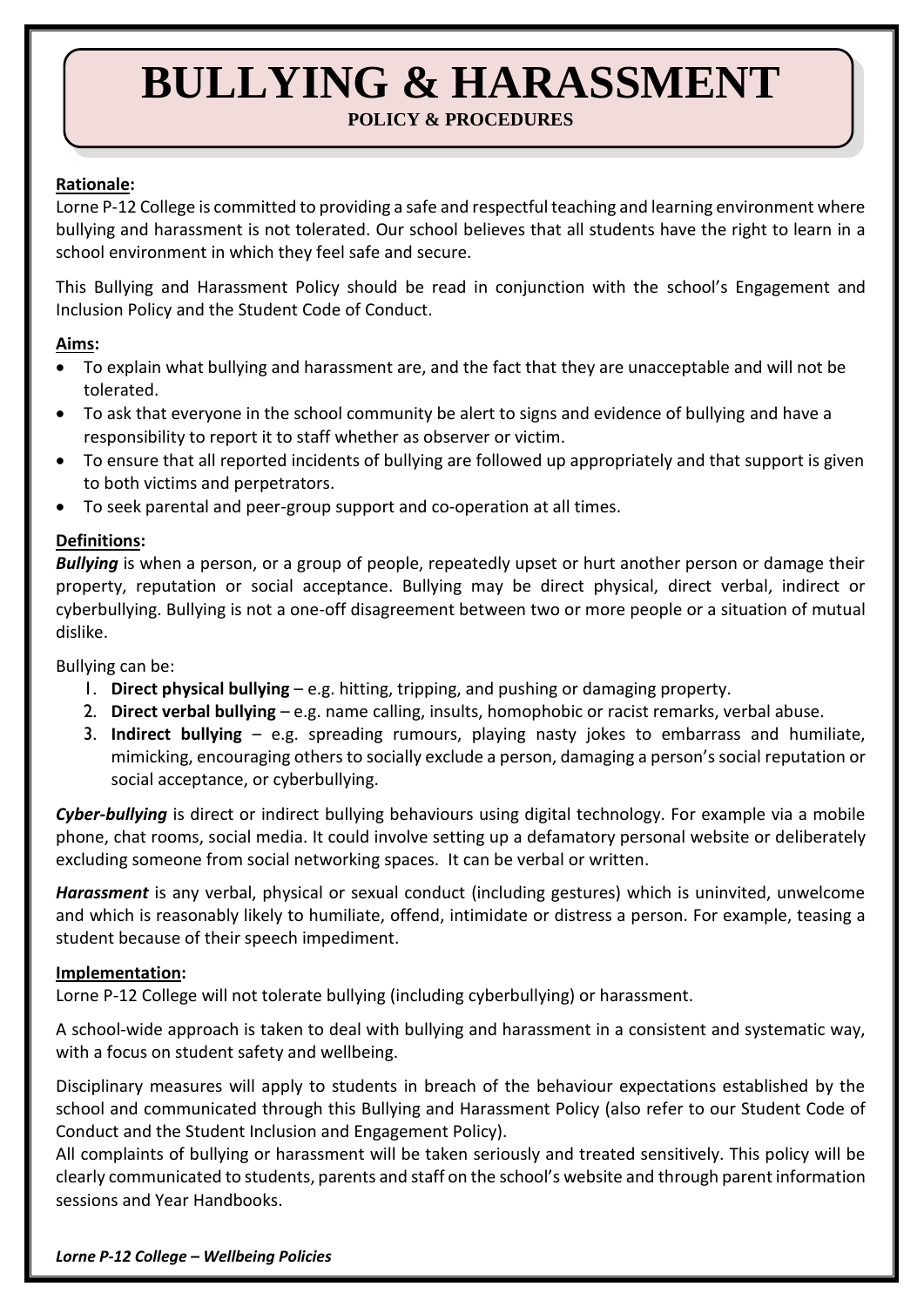Our school will continue with preventative curriculum programs that promote resilience, life and social skills, assertiveness, tolerance, conflict resolution and problem solving.

Student programs to raise student awareness about bullying and harassment, to provide a forum for discussion and to aid development of attitudes. Some matters will be dealt with formally in the curriculum and in peer support programs, leadership programs, extra-curricular programs, classroom discussions and occasional activities run by outside experts. The curriculum will include anti-bullying messages and strategies in line with DET materials e.g. Bully Stoppers: Make a Stand, Lend a Hand and 'No Blame Approach to Bullying'.

Staff professional development programs will occur periodically to keep staff informed of current issues/strategies for dealing with bullying and/or harassment issues.

An annual confidential bullying survey of the student body will be run and de-identified information will be used at staff and/or parent meetings.

If students believe they are being bullied they may contact their class teacher in the first instance, or a staff member that they would prefer to discuss the matter with.

### **Student Support:**

If any staff member feels a student is at risk from bullying and harassing behaviours they should discuss their concerns with the class teacher and Wellbeing Team in order to ensure appropriate support for the student. It is important that staff document fully any actions taken in response to student bullying and/or harassment (*see Appendix B*).

Some strategies that might be used by the school to assist the student may include: education in coping strategies; assertiveness training; problem solving, mentoring and social skills; counselling, peer support and behaviour modification.

### **Links & Appendices:**

Links which are connected with this policy are:

- [Student Engagement and Inclusion Guidance](http://www.education.vic.gov.au/school/principals/participation/Pages/studentengagementguidance.aspx)
- [DET's Bully Stoppers](http://www.education.vic.gov.au/about/programs/bullystoppers/Pages/default.aspx)
- [DET's Vulnerable Students](http://www.education.vic.gov.au/about/programs/bullystoppers/Pages/vulnerable.aspx)
- The school's ICT Acceptable Use Agreement

Supporting links:

- [The Bully Project Toolkit](http://specialneeds.thebullyproject.com/toolkit)
- [Human Rights in the Classroom](http://www.humanrights.gov.au/education/human-rights-school-classroom)
- [Racism No Way](http://www.racismnoway.com.au/)
- **[Safe Schools Coalition Victoria](https://sscv.org.au/)**

Appendices which are connected to this policy are:

- Appendix 1 Anti-Bullying (including cyberbullying) and Anti-Harassment Procedures
- Appendix 2 Reporting on Incident of Bullying/Harassment Sample Template
- Appendix 3 What Parents Can Do

#### **Evaluation:**

This policy will be reviewed as part of the school's three-year review cycle or as necessary.

This policy was last ratified by School Council in.... **October 2017**

*Lorne P-12 College – Wellbeing Policies*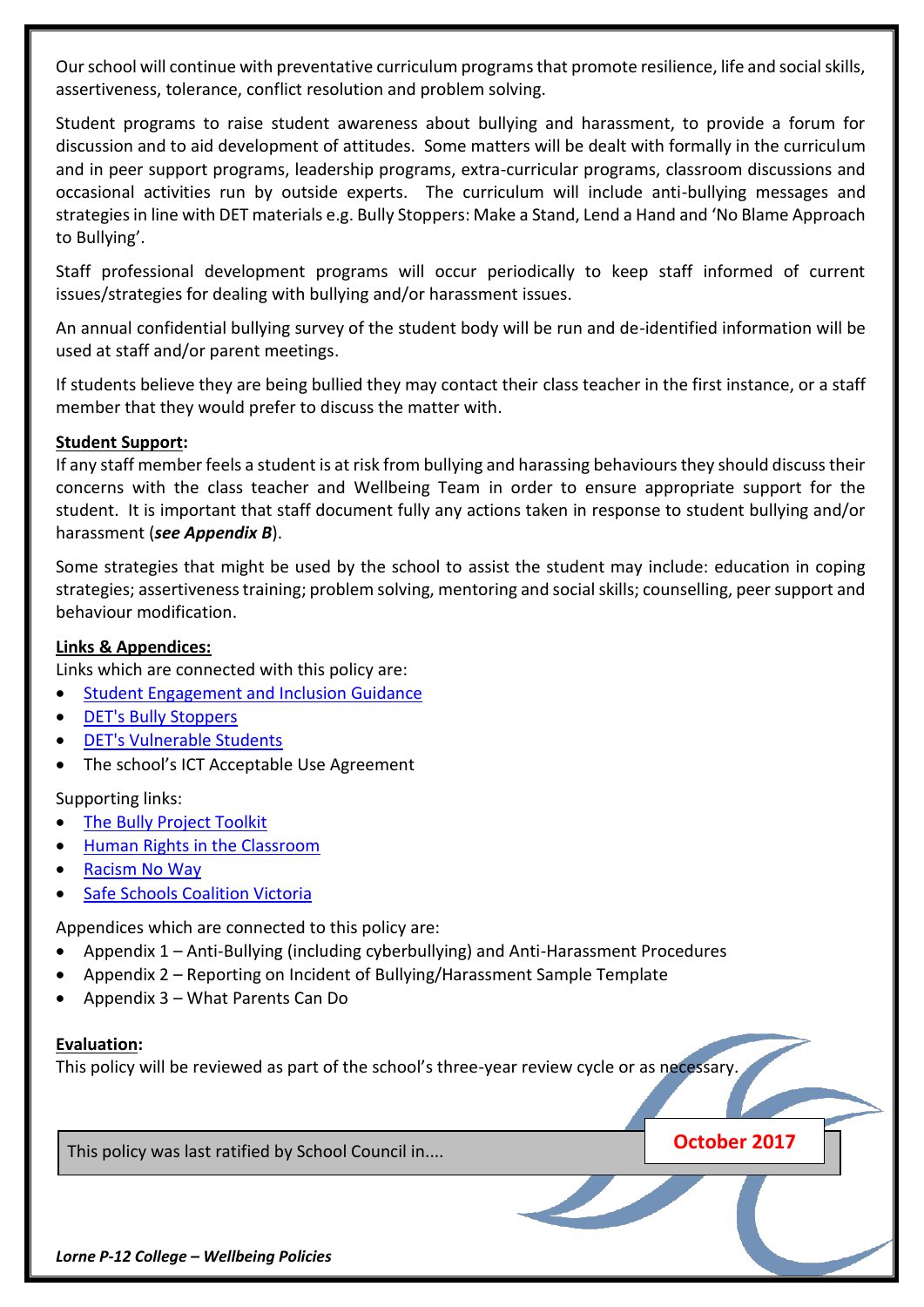# **Appendix 1 – Anti-Bullying & Anti-Harassment Procedures**

# **How will a student's bullying complaint be dealt with?**

Bullying complaints will be taken seriously and treated sensitively. School procedures for responding to a student who bullies or harasses others are set out below.

If at any time bullying or harassment persists or is sufficiently serious, the principal may contact parents/carers and commence formal disciplinary action in accordance with the School's Student Engagement and Inclusion Policy and the Student Code of Conduct and DET's Student Engagement and Inclusion Guidance*.* Cyberbullying and severe bullying may be referred to the Police.

# *Level 1*

If the bullying or harassment incident is minor or a first time occurrence, teachers may elect to use one or more of the following:

- Teacher speaks to the students involved and stops the bullying
- Students are reminded of the rules and consequences if bullying continues
- A restorative meeting may be possible between students if the student being bullied is agreeable

If the student does not take control over his/her behaviour, the Student Welfare Coordinator and/or Assistant Principal should be notified.

# *Level 2*

Following a second incident of bullying or harassment, teachers may elect to use one or more of the following:

- Inform student of the Bullying policy and what will happen if the bullying or harassment continues
- Inform students that their behaviour is being monitored
- Refer students to the Wellbeing Coordinator for support in changing behaviours (bullying protagonists), and strategies for dealing with bullying behaviour (students being bullied).
- provide discussion/mentoring of different social and emotional learning competencies including structured learning activities
- Conduct a restorative conference separately with the perpetrator and "target".

# *Level 3*

If the bullying or harassment continues, or in instances of severe bullying or harassment, a referral should be made to the Student Welfare Coordinator who may:

- provide counselling support to the victim
- meet with the perpetrator to develop a Behaviour Support Plan or other type of behaviour modification strategy document and meet with parents of the student to discuss strategies
- provide discussion/mentoring of different social and emotional learning competencies including structured learning activities
- parents/guardians are contacted in regards to the student's bullying behaviour
- disciplinary action to be taken in line with the school's Code of Conduct
- where appropriate, conduct a restorative conference separately with the perpetrator and "target".

# *Level 4*

Following level 3, and further bullying incidents reported lead straight to a suspension. Students will be required to participate in selected behaviour management programs with school staff or external providers.

The school will support students experiencing ongoing bullying to go to the Police to attain an Intervention Order against those bullying, if necessary.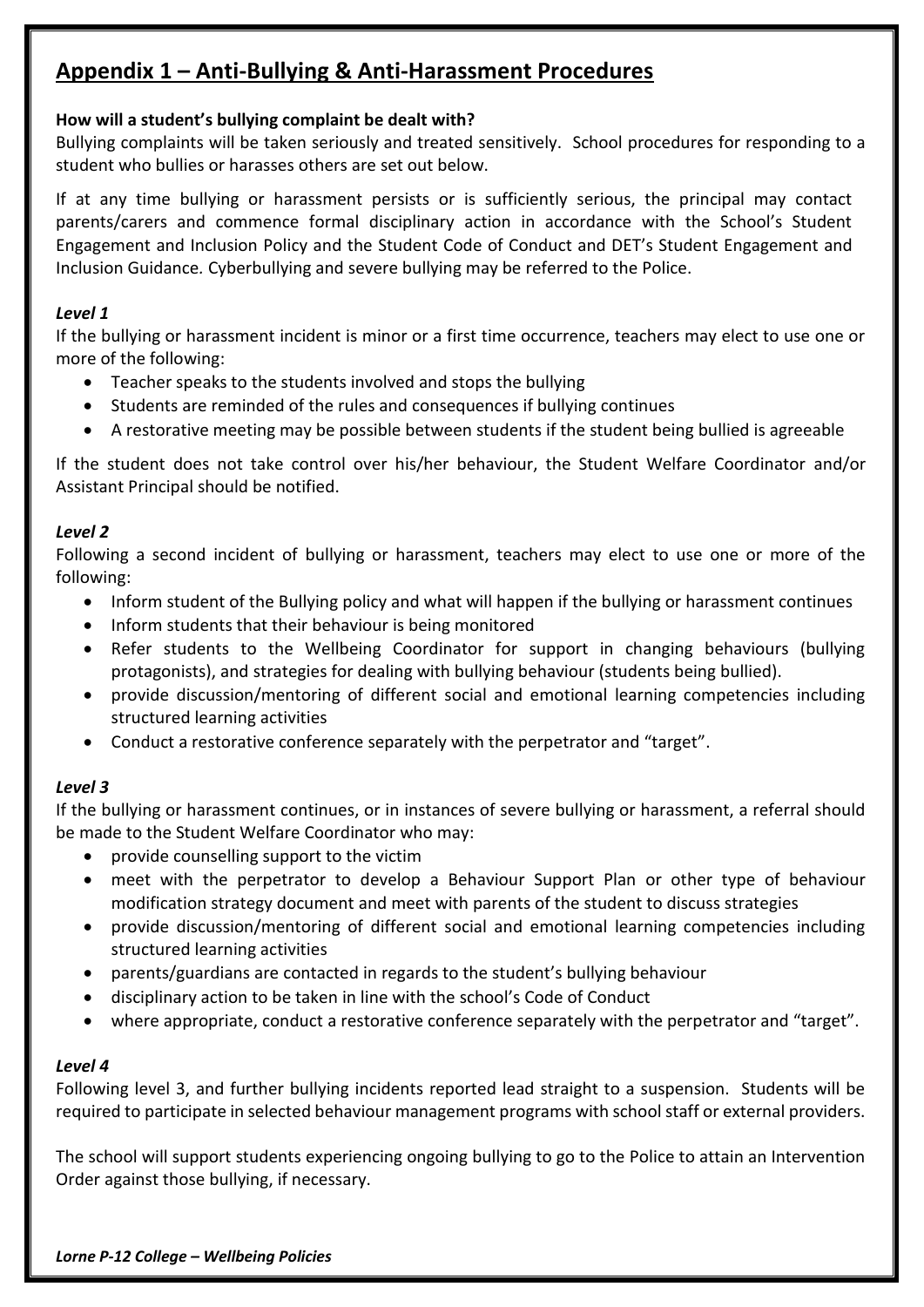| Date: $/$ __/<br>Name of student(s) who appears to have instigated bullying<br>Year/Class: ________________<br>Name(s) of target(s)<br><u> 1980 - Johann Stoff, deutscher Stoff, der Stoff, der Stoff, der Stoff, der Stoff, der Stoff, der Stoff, der S</u><br>Name(s) of witnesses<br>Did you observe the incident?<br>$Yes \Box$<br>NO <sub>II</sub><br>What form(s) of bullying took place? Verbal $\Box$<br>Physical $\Box$<br>Indirect □<br>Cyber $\Box$<br>Other $\square$<br>Describe how you responded (Did you use a school anti-bullying practice?) | <b>Appendix 2 – Bullying / Harassment Reporting Template</b>                                                    |
|----------------------------------------------------------------------------------------------------------------------------------------------------------------------------------------------------------------------------------------------------------------------------------------------------------------------------------------------------------------------------------------------------------------------------------------------------------------------------------------------------------------------------------------------------------------|-----------------------------------------------------------------------------------------------------------------|
|                                                                                                                                                                                                                                                                                                                                                                                                                                                                                                                                                                |                                                                                                                 |
|                                                                                                                                                                                                                                                                                                                                                                                                                                                                                                                                                                |                                                                                                                 |
|                                                                                                                                                                                                                                                                                                                                                                                                                                                                                                                                                                |                                                                                                                 |
|                                                                                                                                                                                                                                                                                                                                                                                                                                                                                                                                                                |                                                                                                                 |
|                                                                                                                                                                                                                                                                                                                                                                                                                                                                                                                                                                |                                                                                                                 |
|                                                                                                                                                                                                                                                                                                                                                                                                                                                                                                                                                                |                                                                                                                 |
|                                                                                                                                                                                                                                                                                                                                                                                                                                                                                                                                                                |                                                                                                                 |
|                                                                                                                                                                                                                                                                                                                                                                                                                                                                                                                                                                |                                                                                                                 |
|                                                                                                                                                                                                                                                                                                                                                                                                                                                                                                                                                                |                                                                                                                 |
|                                                                                                                                                                                                                                                                                                                                                                                                                                                                                                                                                                |                                                                                                                 |
|                                                                                                                                                                                                                                                                                                                                                                                                                                                                                                                                                                | Brief description of incident (what was allegedly said or done to the student who appears to have been bullied? |
|                                                                                                                                                                                                                                                                                                                                                                                                                                                                                                                                                                |                                                                                                                 |
|                                                                                                                                                                                                                                                                                                                                                                                                                                                                                                                                                                |                                                                                                                 |
|                                                                                                                                                                                                                                                                                                                                                                                                                                                                                                                                                                |                                                                                                                 |
|                                                                                                                                                                                                                                                                                                                                                                                                                                                                                                                                                                |                                                                                                                 |
|                                                                                                                                                                                                                                                                                                                                                                                                                                                                                                                                                                |                                                                                                                 |
|                                                                                                                                                                                                                                                                                                                                                                                                                                                                                                                                                                |                                                                                                                 |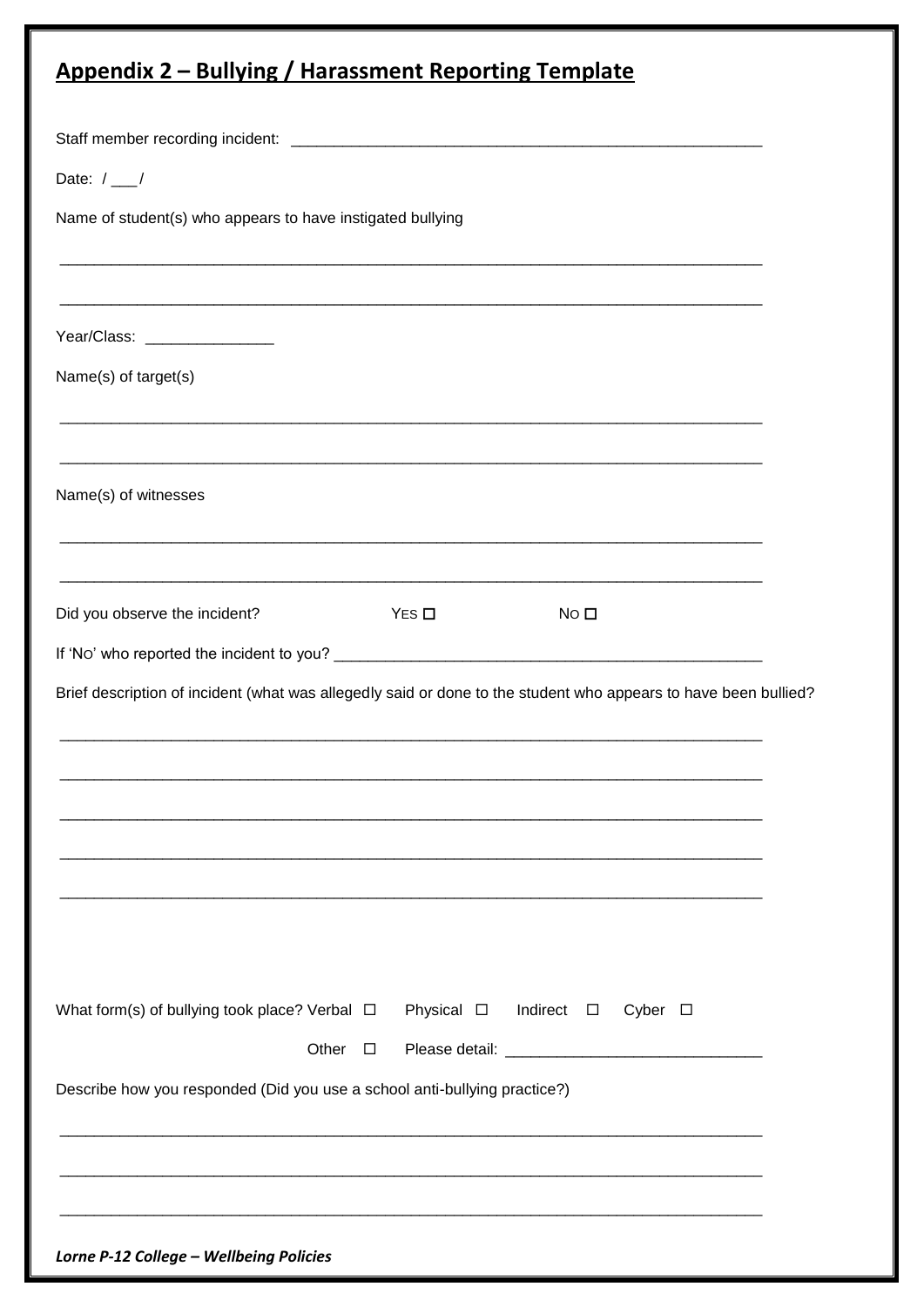| Describe how student responded to your intervention                   |  |  |                |  |
|-----------------------------------------------------------------------|--|--|----------------|--|
|                                                                       |  |  |                |  |
|                                                                       |  |  |                |  |
|                                                                       |  |  |                |  |
| Where / when / time incident took place:                              |  |  |                |  |
|                                                                       |  |  |                |  |
| When: before school $\Box$ recess $\Box$ lunch $\Box$ in class $\Box$ |  |  | after school □ |  |
| Time: $\frac{1}{\sqrt{2}}$ : am/pm                                    |  |  |                |  |
|                                                                       |  |  |                |  |
| <b>Additional comments:</b>                                           |  |  |                |  |
|                                                                       |  |  |                |  |
|                                                                       |  |  |                |  |
| <u> 1989 - Jan Barnett, fransk politik (f. 1989)</u>                  |  |  |                |  |
|                                                                       |  |  |                |  |
|                                                                       |  |  |                |  |
|                                                                       |  |  |                |  |
|                                                                       |  |  |                |  |
|                                                                       |  |  |                |  |
|                                                                       |  |  |                |  |
|                                                                       |  |  |                |  |
|                                                                       |  |  |                |  |
|                                                                       |  |  |                |  |
|                                                                       |  |  |                |  |
|                                                                       |  |  |                |  |
|                                                                       |  |  |                |  |
|                                                                       |  |  |                |  |
|                                                                       |  |  |                |  |
|                                                                       |  |  |                |  |
|                                                                       |  |  |                |  |
|                                                                       |  |  |                |  |
|                                                                       |  |  |                |  |

Lorne P-12 College - Wellbeing Policies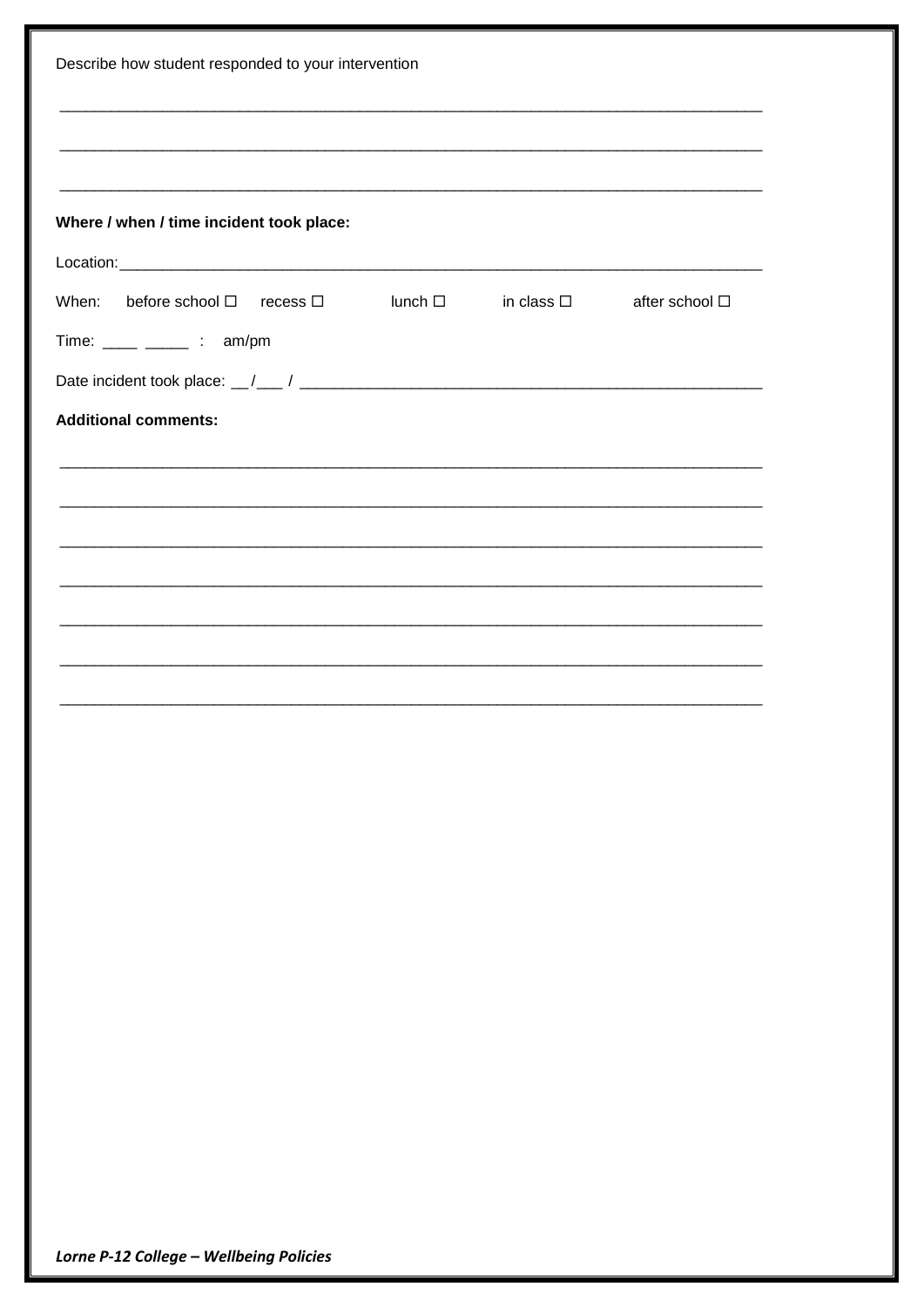# **Appendix 3 – What Parents Can Do**

# **If your child is a victim of bullying:**

Take the bullying incident seriously and know that your child's school will too.

Stay calm and positive - It can be upsetting when your child is being bullied. Focus on identifying a solution with your child. A confident, positive and resilient appearance can stop bullying from continuing. It might be helpful to draw on your own networks to get support for yourself while you are helping your child.

Talk with the school - You do not need to ask your child's permission to talk to the school. Understandably, children who are being bullied are often fearful and worry that any action will worsen the problem. The solution is to make a parental decision to talk to the school. A consistent and co-operative approach by both the home and school is important. You can always let your child know later what actions you have taken. Let the school take responsibility for helping students who are bullying to change their ways.

Keep your child safe - You should contact the school immediately if your child's safety is at risk.

Talk with your child - Encourage your child to talk about what happened. If they want to try to deal with the bullying themselves, discuss these strategies and set a short period of time to see if they can resolve the situation. Tell your child that reporting the bullying is okay. Assure your child that it is not their fault.

Encourage your child to:

- try to act unimpressed or unaffected
- use other strategies to diffuse the situation (e.g. agreeing in an offhand way with the bullying when they say offensive or negative things - this is known as fogging)
- say 'No!' firmly
- talk to the teacher or another staff member, e.g. school guidance officer
- act confidently even when they don't feel it.

Practise some strategies at home with your child to help them to:

- stand and walk in a way that appears more confident
- give a quick reply to surprise or disarm the other child
- use a routine response (e.g. okay, whatever) that implies that the child is not bothered.

Talk about what we know doesn't work with bullying:

- fighting back
- bullying the bully
- ignoring it
- playing with a different group of friends
- remaining silent about the problem.

Talk to your child about the tips and advice offered on the student section of the Bullystoppers website.

Give them the Kids Helpline telephone number 1800 55 1800 to use if they ask to talk to someone other than the school, or you don't feel able to support them.

Say no to fighting - Do not advise your child to fight with the other child. Fighting (as distinct from defending themselves from a physical attack) with the other child can escalate the situation and your child may be reprimanded for their part in a fight.

Seek help for your child - Seek help for your child to recover from and understand the bullying incidents and give them the chance to improve their social skills. A child who has been bullied can be at greater risk than others of being bullied again (even when the bullying has been dealt with). Knowing how to deal with bullying and difficult people not just at school but throughout life in social situations and at work is a basic life survival skill.

*Lorne P-12 College – Wellbeing Policies*